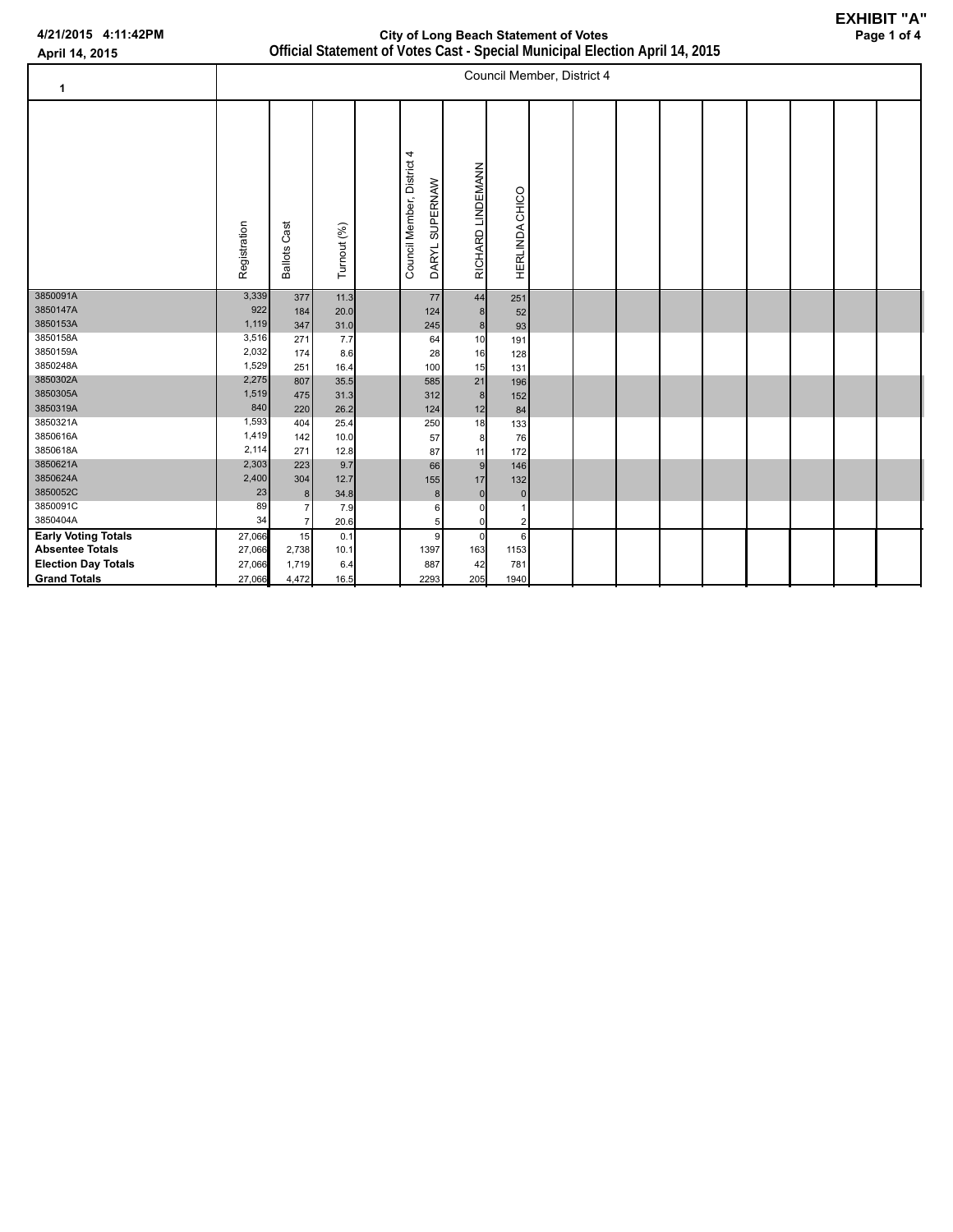## **City of Long Beach Statement of Votes Page 2 of 4**

| April 14, 2015                  | Official Statement of Votes Cast - Special Municipal Election April 14, 2015 |                     |             |  |                            |                |                   |                  |                            |  |  |  |  |  |  |  |
|---------------------------------|------------------------------------------------------------------------------|---------------------|-------------|--|----------------------------|----------------|-------------------|------------------|----------------------------|--|--|--|--|--|--|--|
| <b>Early Voting Totals</b><br>1 |                                                                              |                     |             |  |                            |                |                   |                  | Council Member, District 4 |  |  |  |  |  |  |  |
|                                 | Registration                                                                 | <b>Ballots Cast</b> | Turnout (%) |  | Council Member, District 4 | DARYL SUPERNAW | RICHARD LINDEMANN | HERLINDA CHICO   |                            |  |  |  |  |  |  |  |
| CITY OF LONG BEACH COUNCIL      | 27,066                                                                       | 15                  | 0.1         |  |                            | 9 <sup>1</sup> | $\mathsf{ol}$     | $6 \overline{6}$ |                            |  |  |  |  |  |  |  |
| <b>Early Voting Totals</b><br>1 |                                                                              |                     |             |  |                            |                |                   |                  | Council Member, District 4 |  |  |  |  |  |  |  |
|                                 | Registration                                                                 | <b>Ballots Cast</b> | Turnout (%) |  | Council Member, District 4 | DARYL SUPERNAW | RICHARD LINDEMANN | HERLINDA CHICO   |                            |  |  |  |  |  |  |  |
| <b>Early Voting Totals</b>      | 27,066                                                                       | 15                  | 0.1         |  |                            | 9              | $\mathsf{d}$      | 6                |                            |  |  |  |  |  |  |  |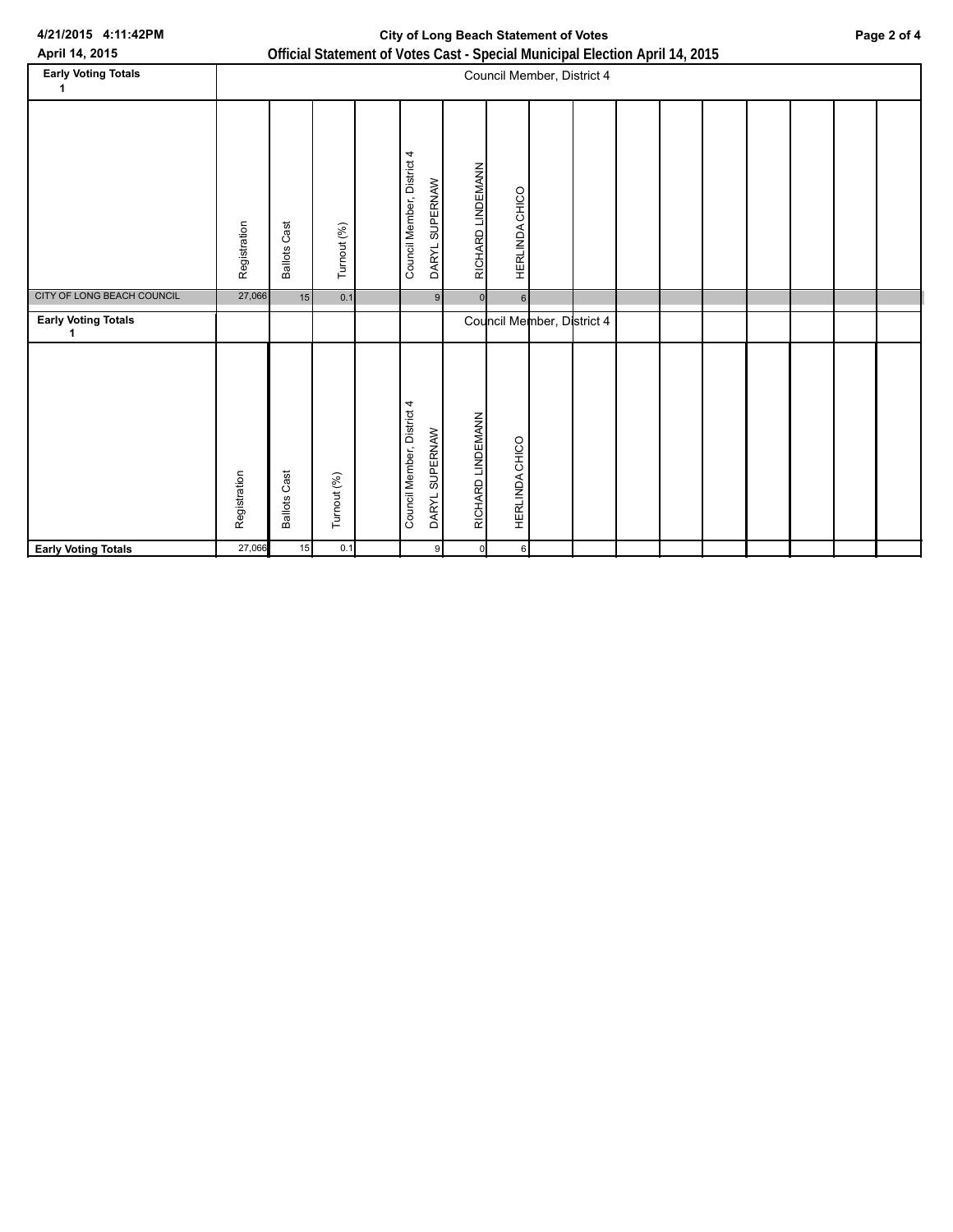| April 14, 2015              |                            |                     |             |  |                                              | Official Statement of Votes Cast - Special Municipal Election April 14, 2015 |                       |                            |  |  |  |  |  |  |  |  |
|-----------------------------|----------------------------|---------------------|-------------|--|----------------------------------------------|------------------------------------------------------------------------------|-----------------------|----------------------------|--|--|--|--|--|--|--|--|
| <b>Absentee Totals</b><br>1 | Council Member, District 4 |                     |             |  |                                              |                                                                              |                       |                            |  |  |  |  |  |  |  |  |
|                             | Registration               | <b>Ballots Cast</b> | Turnout (%) |  | Council Member, District 4<br>DARYL SUPERNAW | RICHARD LINDEMANN                                                            | <b>HERLINDA CHICO</b> |                            |  |  |  |  |  |  |  |  |
| CITY OF LONG BEACH COUNCIL  | 27,066                     | 2,738               | 10.1        |  | 1397                                         | 163                                                                          | 1153                  |                            |  |  |  |  |  |  |  |  |
| <b>Absentee Totals</b><br>1 |                            |                     |             |  |                                              |                                                                              |                       | Council Member, District 4 |  |  |  |  |  |  |  |  |
|                             | Registration               | <b>Ballots Cast</b> | Turnout (%) |  | Council Member, District 4<br>DARYL SUPERNAW | RICHARD LINDEMANN                                                            | HERLINDA CHICO        |                            |  |  |  |  |  |  |  |  |
| <b>Absentee Totals</b>      | 27,066                     | 2,738               | 10.1        |  | 1397                                         | 163                                                                          | 1153                  |                            |  |  |  |  |  |  |  |  |